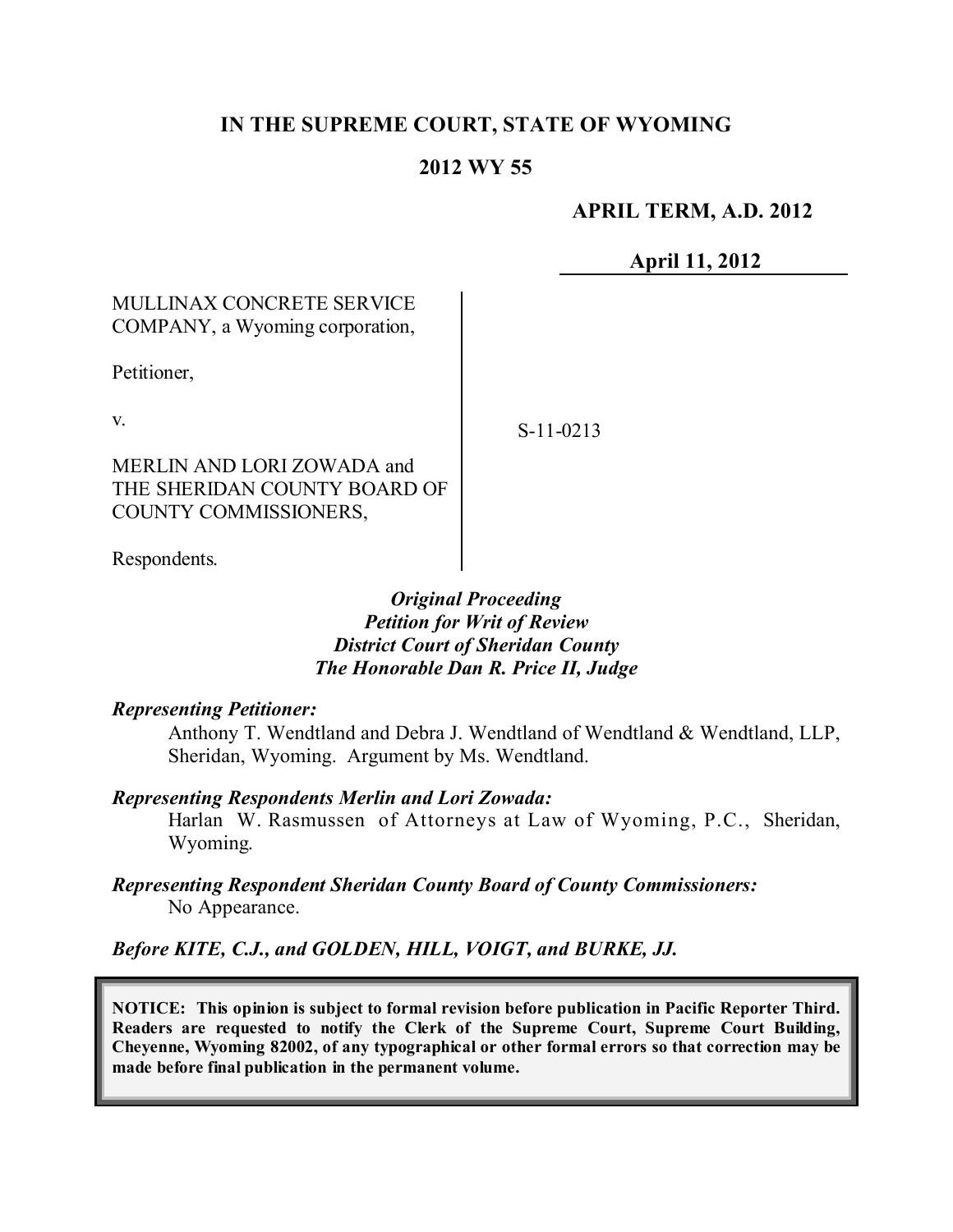#### **VOIGT, Justice.**

 $\overline{a}$ 

[¶1] This case, concerning a petition for the establishment of a private road filed by the Zowadas, is before us for a second time, this time on a petition for writ of review. In *Mullinax Concrete Service Co., Inc., v. Zowada (Mullinax I)*, 2010 WY 146, 243 P.3d 181 (Wyo. 2010), we remanded the case to the district court for further remand to the Sheridan County Board of County Commissioners (the Commission) to make adequate findings of fact on specific issues.<sup>1</sup> *Id*. at  $\llbracket 23$ , at 192. While the case was pending before this Court, the legislature amended Wyo. Stat. Ann. § 24-9-101 (LexisNexis 2005), which governs the procedure used when petitioning for the establishment of a private road. On remand, the Commission and its hearing officer chose to apply the statute as amended in 2008 and 2009, although the case had originally proceeded under the statute as it existed in 2005.<sup>2</sup> Mullinax petitioned this Court to determine whether the amended statute applies or whether the statute applies as it existed in 2005. We hold that Wyo. Stat. Ann. § 24-9-101 as it existed in 2005 applies.

#### **ISSUES**

[¶2] Whether, on remand to the Commission, Wyo. Stat. Ann. § 24-9-101 should be applied as it existed in 2005 or as it currently exists with the 2008 and 2009 amendments.

#### **FACTS**

[¶3] The facts underlying the Zowadas' petition for establishment of a private road and the Commission's original decision are described in detail in *Mullinax I*, 2010 WY 146, ¶¶ 4-15, 243 P.3d at 183-89, and will not be repeated here. In the first appeal, this Court recognized that, although the legislature made significant changes to Wyo. Stat. Ann. § 24-9-101 after the petition was filed, the proceedings were always guided by the statute as it existed in 2005. *Id*. at ¶ 4, at 183. We remanded the case and ordered the Commission to make adequate findings of fact regarding two of the road routes originally considered. *Id*. at ¶ 23, at 192.

[¶4] On remand, the hearing officer for the Commission requested briefing from both parties and found that Wyo. Stat. Ann. § 24-9-101, as amended in 2009, should apply to the proceedings going forward. Thereafter, instead of retaining jurisdiction and making

 $<sup>1</sup>$  Since this was an appeal of an agency action, this Court was the second appellate court to hear the case.</sup> The district court served as the appellate court in the first instance.

 $2$  Under the 2005 statute, the board of county commissioners was the only body that could act as the fact finder and issue a decision on a petition for a private road. *See* Wyo. Stat. Ann. § 24-9-101 (LexisNexis 2005). However, in 2008, the legislature amended the statute, allowing the board to "certify the application directly to the district court unless the board elects to retain jurisdiction." Wyo. Stat. Ann.  $\frac{24}{9}$ -9-101(m) (LexisNexis Supp. 2008). In 2009, the legislature amended the statute again, giving the board thirty days to certify the case to the district court. Wyo. Stat. Ann. § 24-9-101(h) (LexisNexis 2009).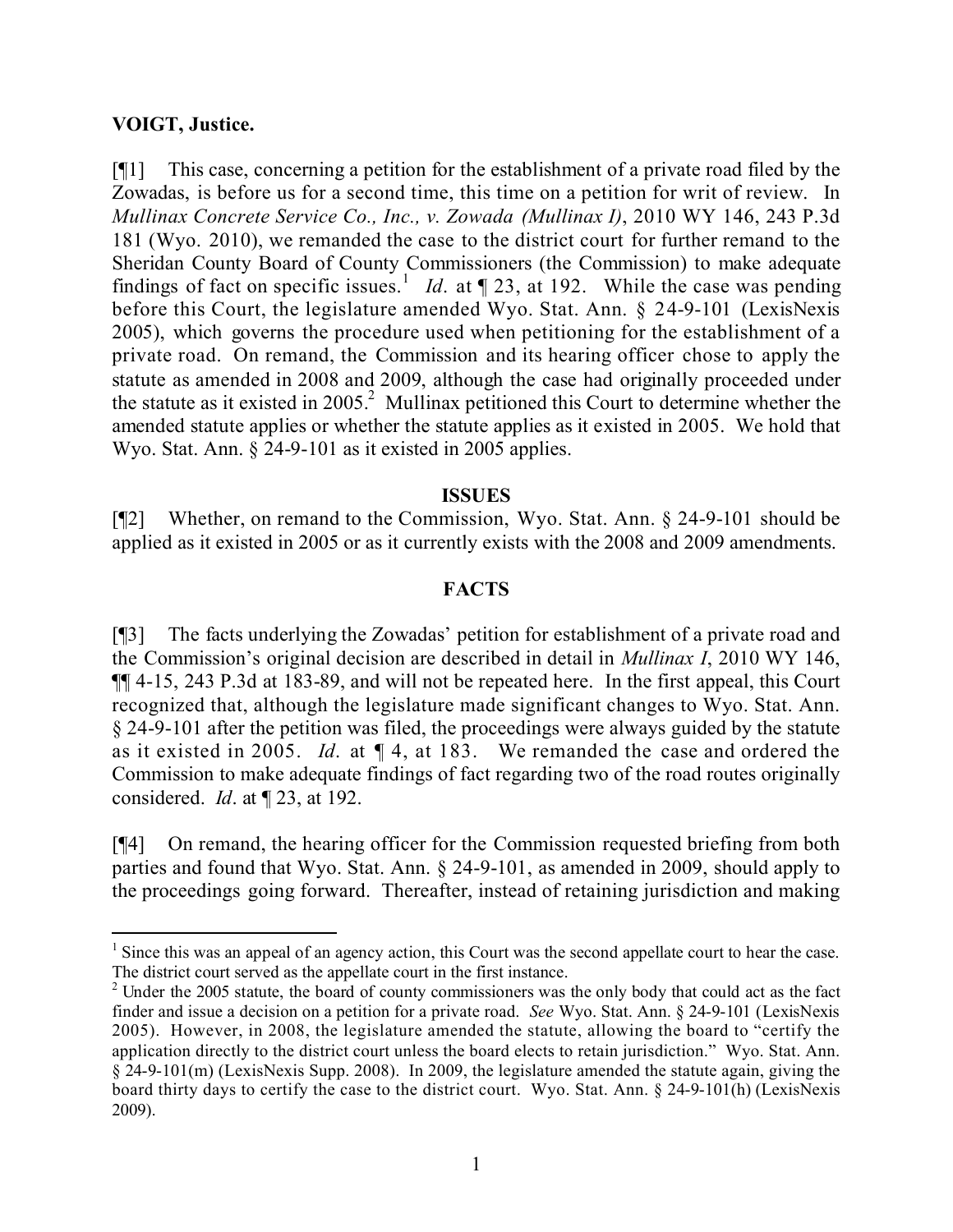the findings of fact as mandated by this Court, the Commission certified the matter to the district court for the remainder of the proceedings, as allowed by the 2008 and 2009 amendments to the statute. Mullinax filed a petition for writ of review with the district court, arguing that the 2005 version of the statute should continue to apply to the proceedings. The district court denied the petition. Mullinax then filed a petition for writ of review with this Court, which we granted.

#### **STANDARD OF REVIEW**

[¶5] The question of whether a statute applies retroactively is a question of law and, "[a]s always, we review an agency's conclusions of law *de novo*[.]" *Dale v. S & S Builders, LLC*, 2008 WY 84, ¶ 26, 188 P.3d 554, 561 (Wyo. 2008). Therefore, "[w]e will affirm an agency's legal conclusion only if it is in accordance with the law." *Id*. at ¶ 26, at 562 (quoting *Diamond B Servs., Inc. v. Rohde*, 2005 WY 130, ¶ 12, 120 P.3d 1031, 1038 (Wyo. 2005)).

#### **DISCUSSION**

[¶6] Generally, "retrospective application of a statute to events occurring before enactment of a statute is not favored." *Johnson v. Safeway Stores, Inc.*, 568 P.2d 908, 914 (Wyo. 1977). With one exception, this Court steadfastly applies this rule, and the rule has also been adopted by the legislature in a "savings statute." Wyo. Stat. Ann. § 8-1-107 (LexisNexis 2011) states:

> If a statute is repealed or amended, the repeal or amendment does not affect pending actions, prosecutions or proceedings, civil or criminal. If the repeal or amendment relates to the remedy, it does not affect pending actions, prosecutions or proceedings, unless so expressed, nor shall any repeal or amendment affect causes of action, prosecutions or proceedings existing at the time of the amendment or repeal, unless otherwise expressly provided in the amending or repealing act.

[¶7] The plain language of Wyo. Stat. Ann. § 8-1-107 means that an amendment to a statute will not affect pending actions, unless the legislature specifically states that it is to apply retroactively. *See Wyo. Ref. Co. v. Bottjen*, 695 P.2d 647, 650 (Wyo. 1985). The legislature did not include language in the current version of Wyo. Stat. Ann. § 24-9-101 that would lead anyone to believe that the statute is to be applied retroactively. Additionally, the session laws for both the 2008 and 2009 amendments state that the amendments go into effect on July 1 of each respective year, and do not give any indication that the amendments should apply to pending actions. 2008 Wyo. Sess. Laws, ch. 58, § 1; 2009 Wyo. Sess. Laws, ch. 188, § 1. The legislature has not expressed that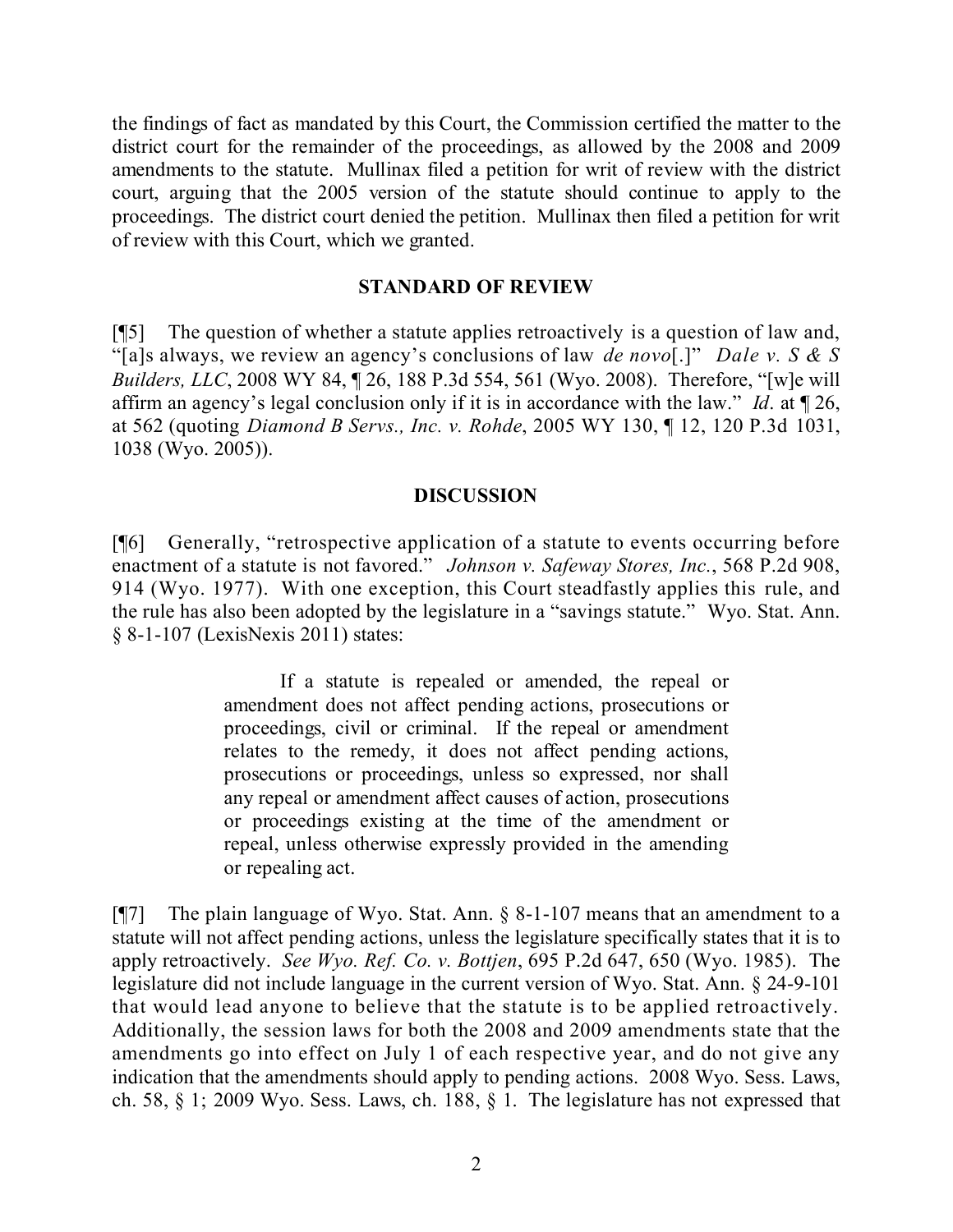the amended provisions of Wyo. Stat. Ann. § 24-9-101 apply retroactively, and, therefore, under the general rule, the statute applies as it existed in 2005.

[¶8] Despite the general rule and the savings statute, there is one exception that may be applied under the appropriate circumstances. We have recognized that, if the amendment relates to procedure, it may be applied retroactively. *Aden v. State*, 761 P.2d 88, 90 (Wyo. 1988); *see also Johnson*, 568 P.2d at 915. In *Aden*, the court determined that a statute may be applied retroactively without legislative direction when to do otherwise would "result[] in a manifest injustice." 761 P.2d at 90. The court held that, since the amendment to the statute in question was procedural, and the amended statute was more objective and rational than the previous form of the statute, the amendment should be applied retroactively. *Id*.

[¶9] To determine whether the *Aden* exception applies, we must first determine whether the amendments to Wyo. Stat. Ann. § 24-9-101 are substantive or procedural in nature. As we have previously recognized, the distinction is not always clear. *State ex rel. Frederick v. Dist. Court of the Fifth Judicial Dist. in and for Bighorn Cnty.*, 399 P.2d 583, 585 (Wyo. 1965). However, we have explained:

> "\* \* \* The substantive law is that part which creates, defines, and regulates rights as opposed to adjective or remedial law, which prescribes the method of enforcing rights or obtaining redress for their invasion. \* \* \*" Mix v. Board of Com'rs of Nez Perce County, 18 Idaho 695, 112 P. 215, 220 [(1910)]. "Courts generally agree in defining the terms 'substantive' and 'adjective' that 'substantive' law creates, defines, and regulates rights as opposed to 'adjective' or 'procedural' law which provides the method of enforcing and protecting such duties, rights, and obligations as are created by substantive law. \* \* \*" In re McCombs' Estate, Ohio Prob., 80 N.E.2d 573, 586 [(1948)].

*Id*.; *see also In re Estate of Boyd*, 606 P.2d 1243, 1245 (Wyo. 1980).

[¶10] The amendments to Wyo. Stat. Ann. § 24-9-101 do not establish a new right. The 2005 version of the statute gave an individual the right to request the establishment of a private road, and the amended statute provides for that same right. Instead, the amendments changed the procedure used to determine the validity of the petition and how the remedy is to be determined. Therefore, the amendments are procedural in nature, satisfying the first consideration of whether an amendment may be applied retroactively.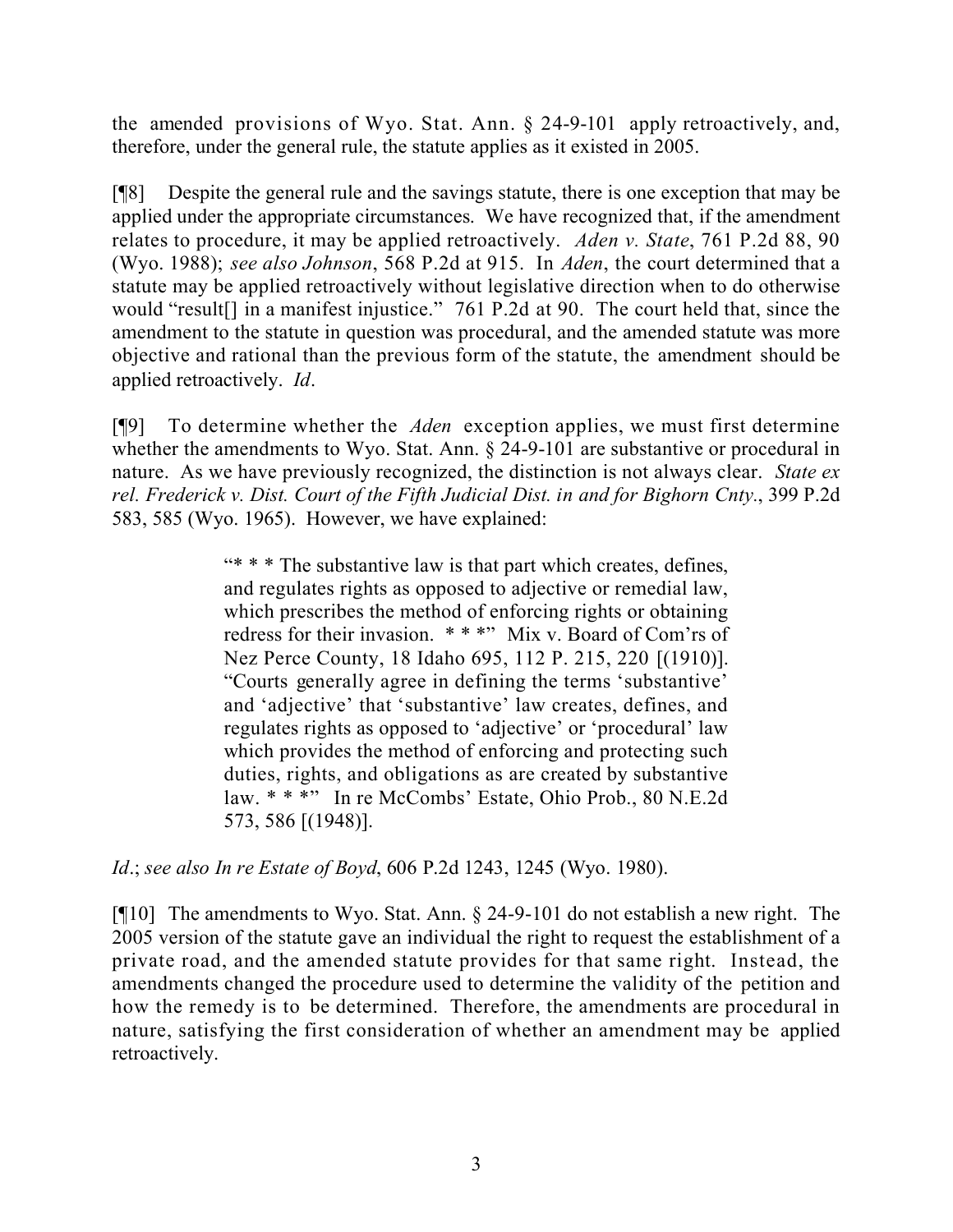[¶11] However, although the amendment is procedural, we do not find that application of the *Aden* exception would be appropriate in this case because it would not prevent a "manifest injustice." 761 P.2d at 90. In fact, to apply the amended statute to this case on remand would lead to absurd results. In *Mullinax I*, we recognized that, while the statute had been amended since the filing of the petition, the matter had proceeded under the 2005 version of the statute. Thus, our decision was guided by the 2005 statute. *Mullinax I*, 2010 WY 146, ¶ 4, 243 P.3d at 183. Additionally, the district court has already exercised its jurisdiction in this case in one capacity--that of an appellate court. To allow the district court to exercise jurisdiction over the same matter, now as the fact finding body, would certainly not cure a "manifest injustice" but, instead, may promote one. Finally, we remanded the case with specific instructions for *the Commission*:

> We are compelled to conclude that the Commission did not make adequate findings of fact, comparing the relative costs and benefits of Routes 1 and 6. Therefore, we remand this matter to the district court with directions that it modify its order remanding this matter to *the Commission* as follows:

- 1. *The Commission* need only compare the relative merits of Routes 1 and 6 in light of the circumstances in which *both* of the parties will be left.
- 2. If Route 6 is ultimately chosen, *the Commission* must fully consider why the greater costs of that road are justified. It must also obtain a before and after appraisal to consider in any award the damages to Mullinax.
- 3. . . . .

*The Commission* may opt to take additional evidence in order to meet these requirements, but should be able to do so without the need to appoint new Viewers and Appraisers.

*Id*. at  $\P$  23, at 192 (emphasis added). Therefore, the only body that is capable of carrying out the remand requirements ordered by this Court in *Mullinax I* is the Commission. We hold that the 2008 and 2009 amendments to Wyo. Stat. Ann. § 24-9-101 do not apply retroactively to this case on remand. The hearing officer erred, as a matter of law, when he determined that the 2009 statute applied. Under the 2005 statute, the Commission did not have the authority to certify the matter to the district court.